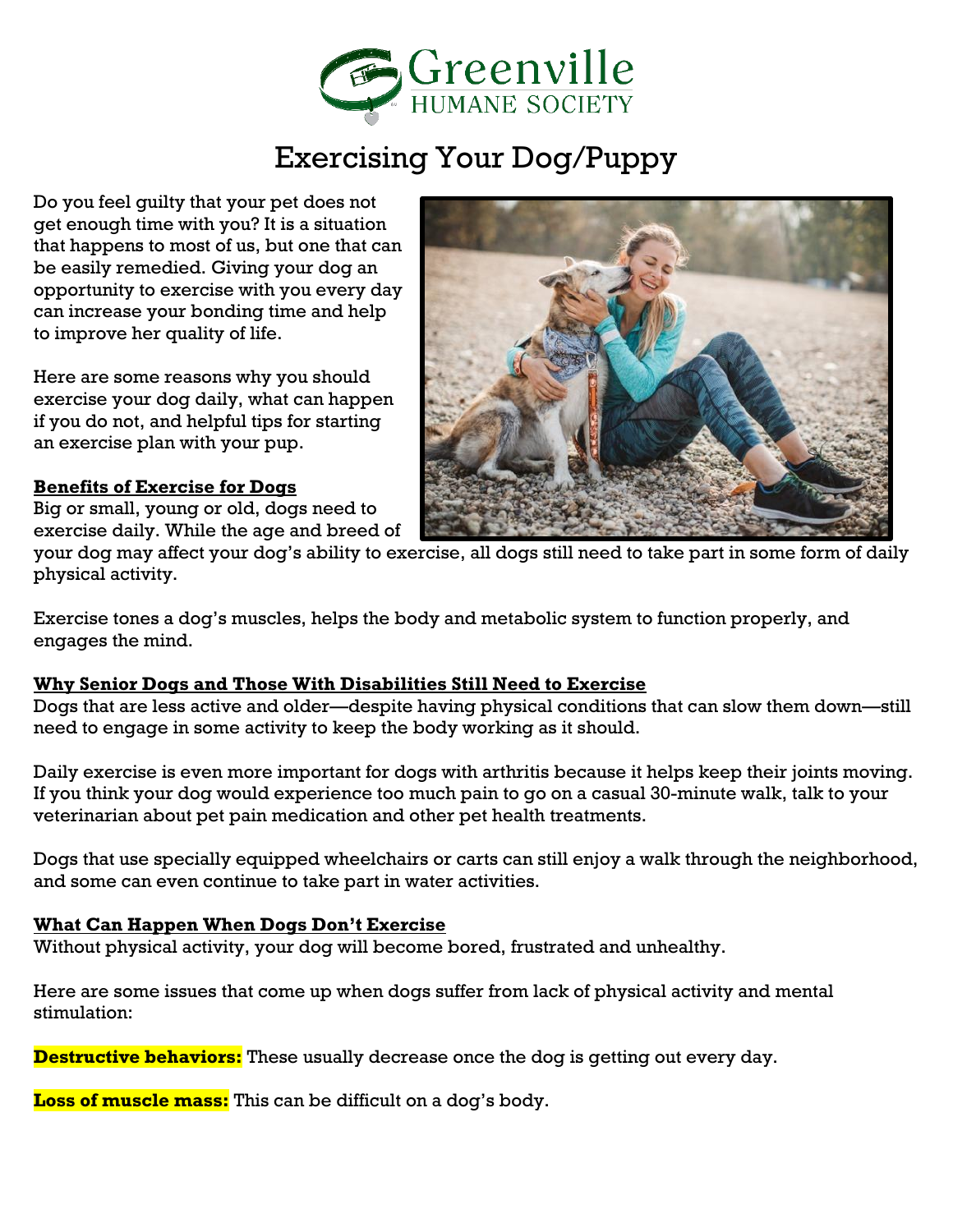**Weight gain**: Dogs will also become overweight if they are not allowed to burn off the calories they take in during the day. This is especially true if they are given a lot of dog treats in compensation for lack of attention.

## **Tips for Beginning a Dog Exercise Program**

Before you begin a dog exercise program, be sure to visit your veterinarian for a health check. Your vet can recommend an exercise plan that is appropriate for your dog's age, breed and condition.

If you want to get your dog started on an exercise program, here are some guidelines.

## **Determine How Much Exercise Your Dog Needs**

Exercise needs are based on a dog's age, breed, size and overall health. However, it is generally recommended that your dog spend between 30 minutes to two hours being active every day—and not just on the weekends.

Your veterinarian can help you decide exactly how much exercise your dog actually needs.

Breeds in the hunting, working or herding groups (e.g., Labrador Retrievers, hounds, Collies and shepherds) will need the most exercise. If your dog is in one of these groups and is in good health, she should be getting at least 30 minutes of rigorous exercise along with her one to two hours of daily activity.



If your dog is a short-nosed breed,

like a Bulldog, he will not tolerate a lot of daily exercise once he is fully grown. A casual walk around the neighborhood will be sufficient.

As a general rule, you can tell your dog needs exercise if she is restless or pacing. If she isn't restless, a short walk should be enough to keep everything in order.

## **Start Your Dog Exercise Routine**

Start out slowly and work your way up to longer walks or playtimes as they seem suitable. Additionally, don't forget to allow for a warm-up period and cooldown time at the end of your sessions.

A leisurely walk to the park or around the block before exercise should be enough to warm the muscles and prepare your dog for a serious game of catch or other strenuous activity.

And, don't forget that mental stimulation is just as important as physical exercise. Don't be afraid of taking new running paths with your dog, going to different dog parks in your area, or introducing new dog toys and games to your routine.

#### **Activities for Exercising Your Dog**

Depending on the level of exercise your dog is capable of, there are a variety of activities they can take part in.